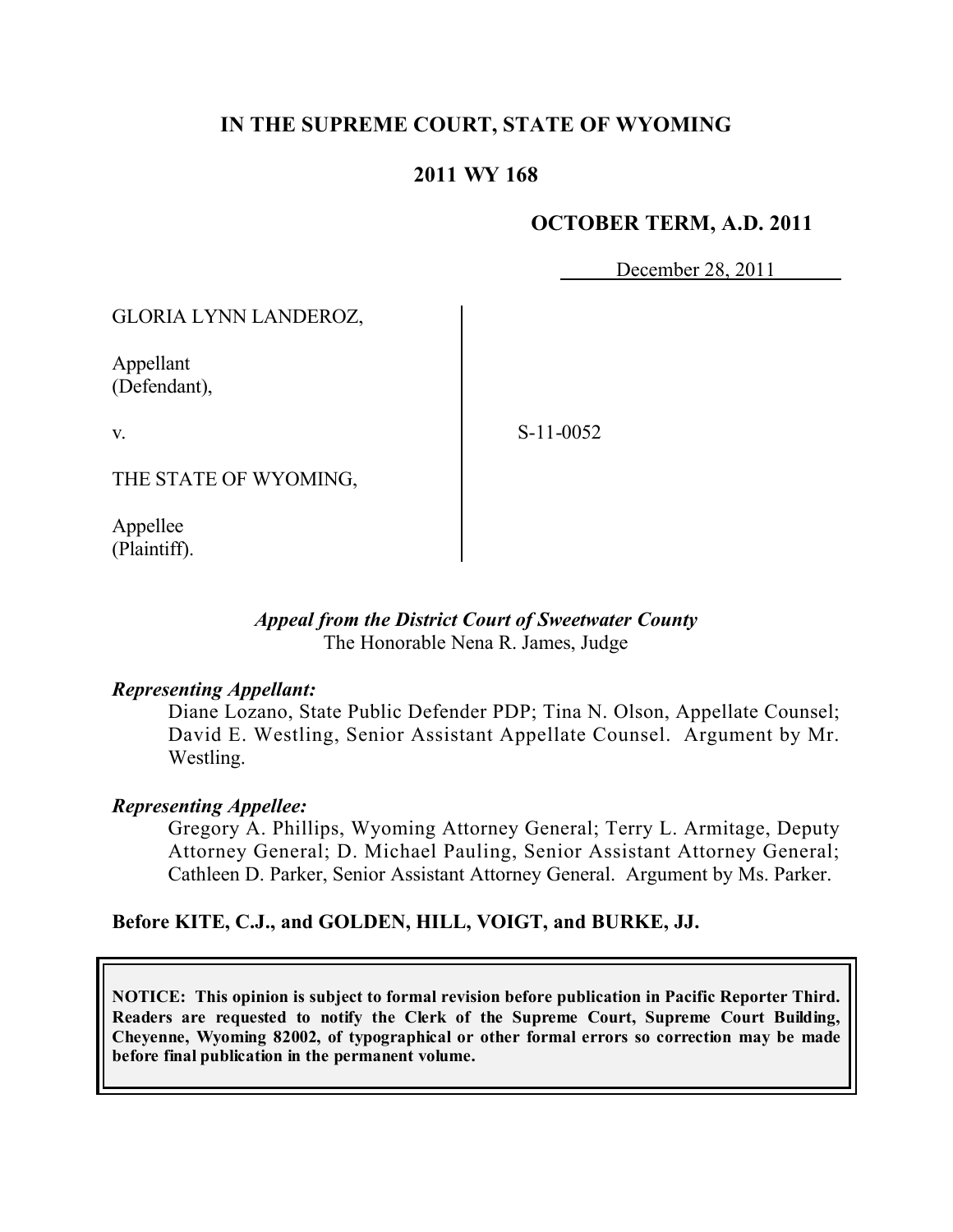# **KITE, Chief Justice.**

[¶1] A jury found Gloria Lynn Landeroz guilty of aggravated assault and battery. The jury found her not guilty of attempted first degree murder, not guilty of the lesser included offense of attempted second degree murder, and not guilty of conspiracy to commit first degree murder. The jury was unable to reach a verdict on the lesser included offense of attempted manslaughter. After the jury's verdict and the sentencing hearing, the State moved for dismissal of the attempted first degree murder charge without prejudice. The district court granted the motion.

[¶2] Ms. Landeroz appealed to this Court claiming the district court erred in dismissing the attempted first degree murder charge without prejudice because in doing so it exposed her to double jeopardy. She also asserts her due process rights were violated when the State failed to disclose that a key witness against her had an agreement with the State for favorable treatment in return for his testimony. We find no due process violation and affirm the judgment on the jury verdict. However, we remand for entry of an order clarifying that the dismissal of the attempted first degree murder charge is "with prejudice" as to that offense, but "without prejudice" as to the lesser included offense of attempted manslaughter.

### **ISSUES**

[¶3] We rephrase the issues Ms. Landeroz presents for this Court's determination as follows:

I. Whether the district court violated her constitutional right not to be twice placed in jeopardy for the same offense when it dismissed the first degree murder charge without prejudice after the jury acquitted her on that charge.

II. Whether the State violated her right to due process when it failed to disclose evidence that a key witness against her had an agreement with the State to testify in exchange for favorable treatment on the charges against him.

The State contends the district court properly dismissed the attempted first degree murder charge without prejudice after the jury was unable to reach a verdict on the lesser included offense of attempted voluntary manslaughter. The State also contends Ms. Landeroz's due process rights were not violated because she had an adequate opportunity to cross examine the witness in question.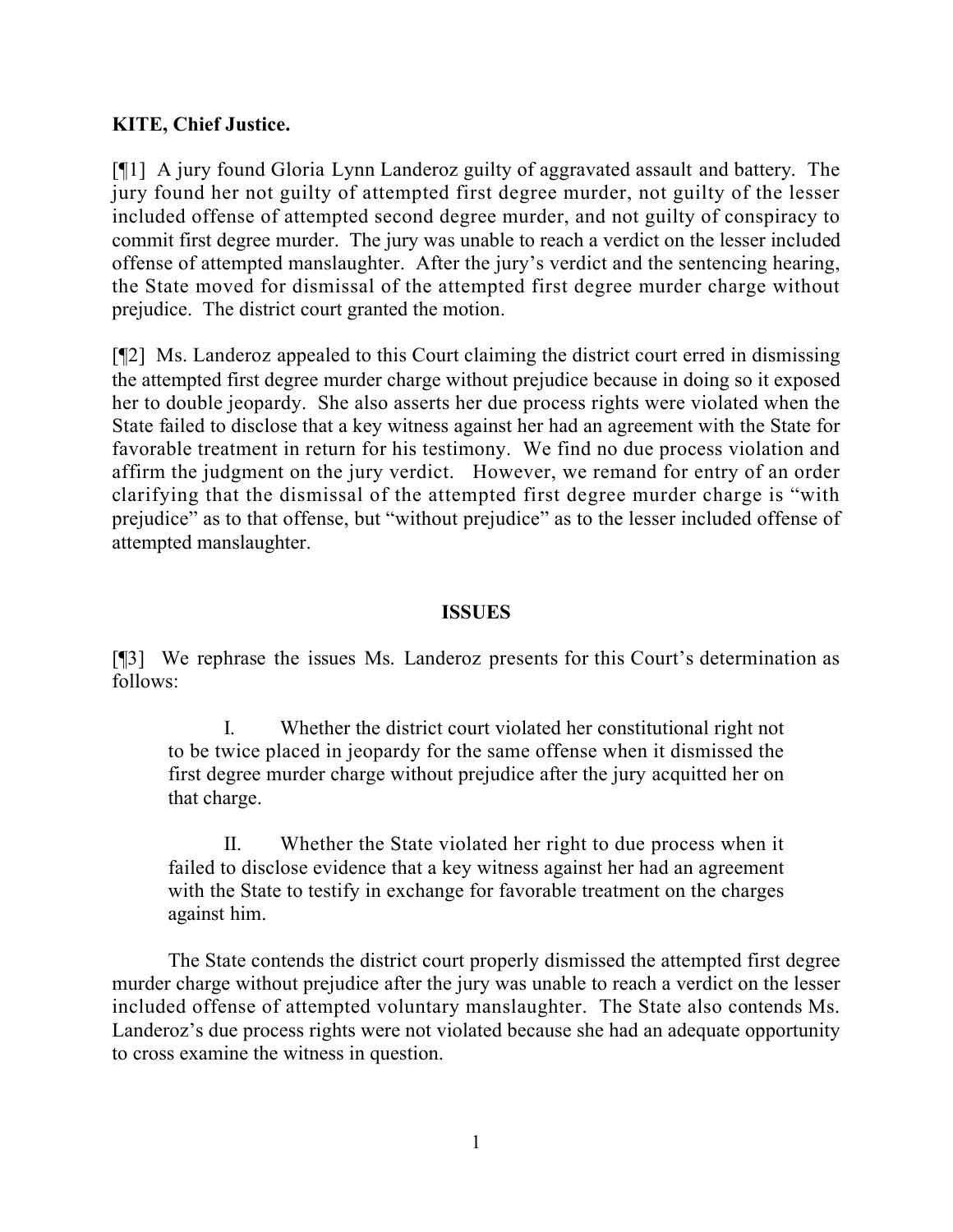### **FACTS**

[¶4] On May 17, 2009, at approximately 2:40 a.m., Rock Springs, Wyoming police officers received a report that gun shots had been fired at a trailer park in Rock Springs. Officer William Erspamer arrived at the location and noticed two trucks with broken glass and damaged paint parked in front of a trailer. Several people were standing on the porch of the trailer. The officer spoke to Jose Villegas, who said he had been awakened by the sound of breaking glass, looked outside his trailer and saw several people breaking the glass out of trucks parked outside. Mr. Villegas ran to the door and started to open it when the window in the door shattered. Outside he saw three men. They ran and he chased them. The men got into three vehicles that were parked down the street. Mr. Villegas turned to run back to the trailer court and the vehicles chased after him. He jumped behind a concrete block in order to avoid being hit by one of the vehicles, a white Lincoln Navigator. He saw the driver's face and heard him yell, "Let's get this m.... f…..!" Mr. Villegas saw the doors of the three vehicles open and he began to run again, as the men chased him on foot. He crossed the street to run to the trailer and saw that the white Lincoln Navigator had returned to the trailer park and was waiting for him. The white Lincoln Navigator accelerated and someone inside the vehicle fired a gun at him. He made it inside the trailer without being hit.

[¶5] Police officers spoke with others at the scene who generally confirmed Mr. Villegas's statements. Officer Erspamer found two empty .40 caliber Smith & Wesson pistol casings in the road approximately fifty feet from Mr. Villegas's home, two bullets in the west wall of the home and two 9mm bullets lodged in the living room furniture inside the home.

[¶6] Officer Steve Van Valkenburg was on duty that night and was advised to watch for the white Lincoln Navigator that had been involved in the shooting. He spotted the vehicle, ran a check on the registration and learned that it was registered to a Mr. Valdez. Officer Erspamer advised Officer Van Valkenburg that Valdez was the name of an individual believed to have been involved in the shooting and to stop the vehicle. Officer Van Valkenburg made the stop and ordered the occupants out of the vehicle. Joe Valdez was seated in the driver's seat, Ms. Landeroz was in the front passenger seat and Maximillian Furman was in the rear seat. They were taken to the Rock Springs police department for questioning. Detectives found a 9mm shell casing in Mr. Furman's pocket and a small metal pipe in Ms. Landeroz's purse which tested positive for marijuana residue. During questioning, Mr. Furman stated that as the white Lincoln Navigator approached the trailer the second time, Ms. Landeroz was hollering for them to shoot Mr. Villegas, grabbed the .40 caliber pistol, aimed it out the window and started shooting.

[¶7] Ms. Landeroz was charged with attempted first degree murder in violation of Wyo. Stat. Ann. §  $6-1-301(a)(i)$  and §  $6-2-101(a)$  (LexisNexis 2011), aggravated assault and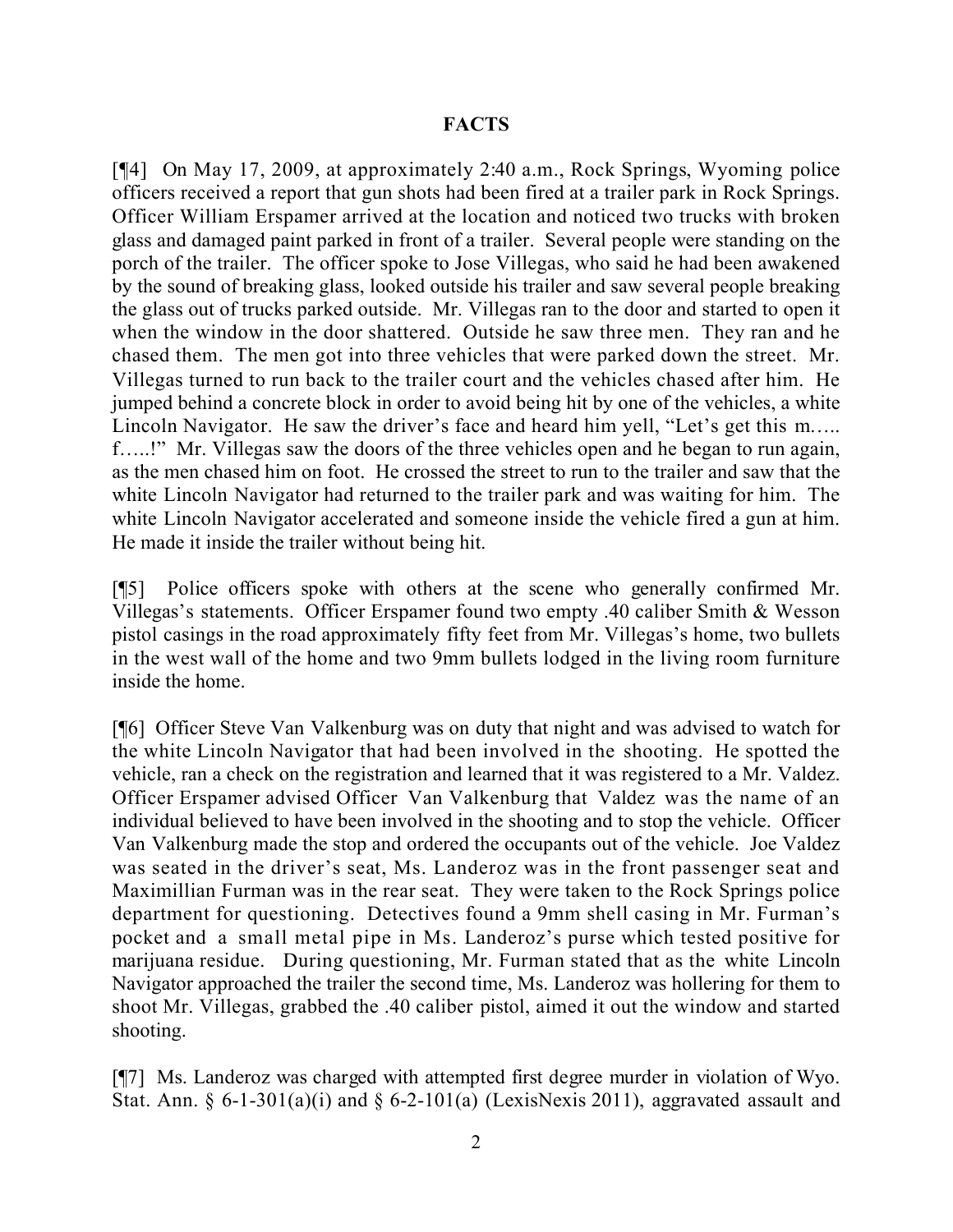battery in violation of  $\S$  6-2-502(a)(iii) (LexisNexis 2011) and misdemeanor possession of marijuana in violation of § 35-7-1031(c)(i)(A) (LexisNexis 2009). The State later amended the information to charge Ms. Landeroz with the additional count of conspiracy to commit first degree murder in violation of  $\S$  6-1-303(a) (LexisNexis 2011).<sup>1</sup> Just before trial, the State orally moved to dismiss the misdemeanor possession charge, which motion the district court also granted. The case proceeded to trial on the attempted first degree murder, conspiracy to commit first degree murder and aggravated assault and battery charges.

[¶8] During the trial, defense counsel moved for a mistrial on the ground that the State had failed to disclose a proffer Mr. Furman had made in exchange for the State's agreement to take his cooperation into account in making any offer to settle the charges filed against him for his involvement in the shooting. The district court denied the motion and the trial continued. At the close of the evidence, defense counsel renewed the motion for mistrial and the district court again denied it.

[¶9] During the jury instruction conference, the State asked the district court to instruct the jury on the lesser included offenses to attempted first degree murder, i.e. attempted second degree murder and attempted manslaughter. The district court gave the requested instructions. After deliberating, the jury found Ms. Landeroz not guilty of attempted first degree murder, attempted second degree murder and conspiracy to commit first degree murder, did not reach a verdict on the attempted manslaughter charge and found her guilty of aggravated assault and battery.

[¶10] The district court convened a sentencing hearing at which time it sentenced Ms. Landeroz to serve eight and one-half to ten years incarceration. Three days later, the State moved for an order dismissing without prejudice the attempted first degree murder charge and the district court granted the motion. Several days later, the district court entered its judgment and sentence consistent with the jury verdict and the sentence imposed at the hearing. Ms. Landeroz timely appealed.

## **STANDARD OF REVIEW**

[¶11] Ms. Landeroz contends that her constitutional rights to due process and against being twice placed in jeopardy for the same offense were violated. We review alleged violations of constitutional rights *de novo*. *Meyers v. State*, 2005 WY 163, ¶ 8, 124 P.3d 710, 712 (Wyo. 2005).

 <sup>1</sup> The State also filed a second amended information charging Ms. Landeroz with conspiracy to commit property destruction in violation of  $\S 6$ -1-303(a) and  $\S 6$ -3-201(a) (LexisNexis 2011). The district court dismissed this charge prior to trial at the State's request.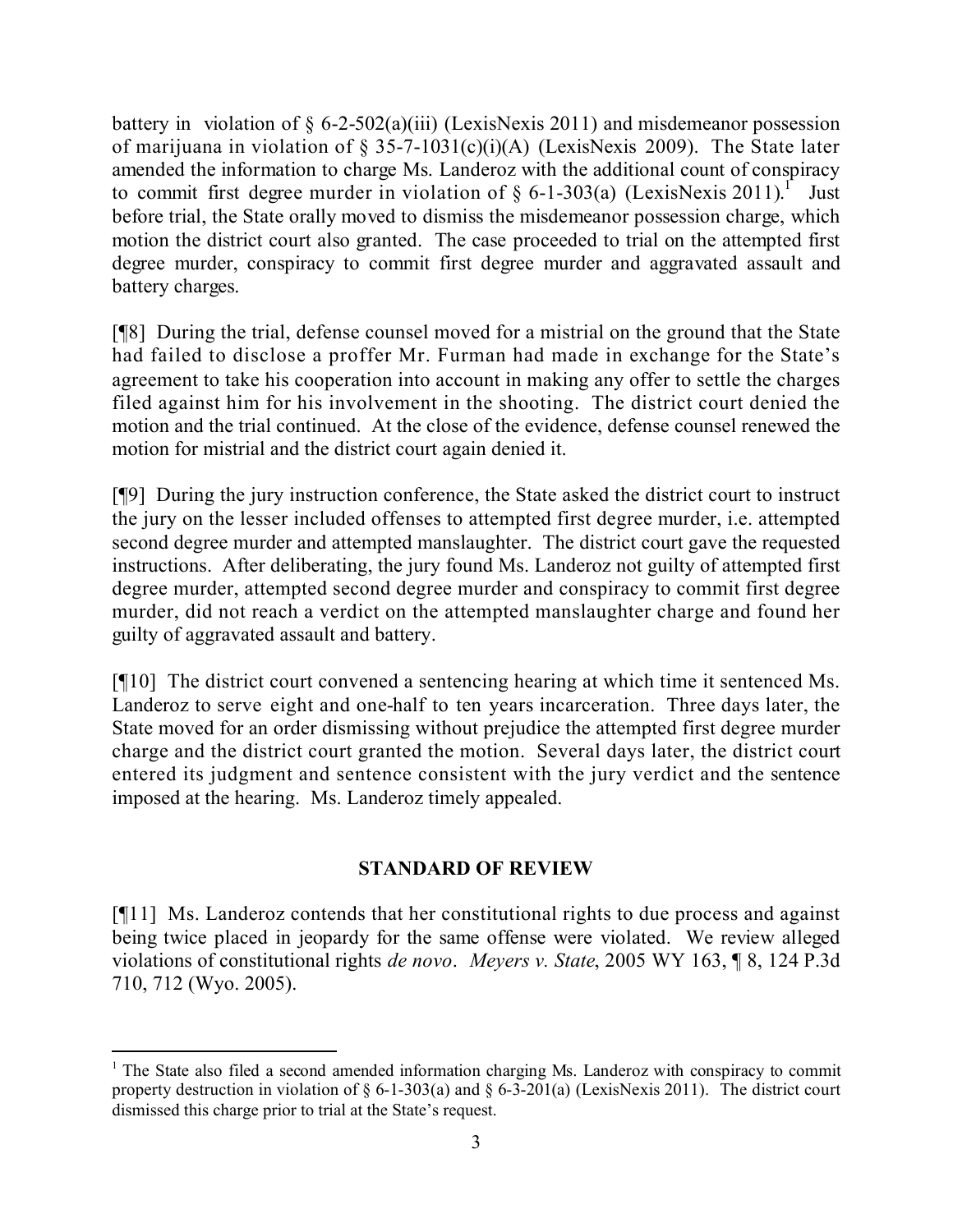## **DISCUSSION**

### *1. Double Jeopardy*

[¶12] Ms. Landeroz contends that by dismissing without prejudice the attempted first degree murder charge after the jury acquitted her on that charge the district court has exposed her to a second prosecution for the same offense in violation of the double jeopardy clause of the Fifth Amendment to the United States Constitution. The State argues Ms. Landeroz's claim is not ripe for review because no charges have been re-filed against her. Alternatively, the State contends the district court properly dismissed the attempted first degree murder charge in order to allow the State to re-charge Ms. Landeroz with attempted manslaughter, the charge on which the jury became deadlocked.

[¶13] We begin by considering the State's claim that Ms. Landeroz's double jeopardy claim is not ripe for review. The ripeness doctrine is a category of justiciability "developed to identify appropriate occasions for judicial action." *Tarraferro v. State ex rel. Wyo. Med. Comm'n*, 2005 WY 155, ¶ 8, 123 P.3d 912, 916 (Wyo. 2005), quoting 13 Wright, Miller & Cooper, Federal Practice and Procedure: Jurisdiction § 3529, p. 146 (1975). It is a judicially created limitation on the availability of judicial review in administrative law cases. *BHP Petroleum Co. v. State, Wyo. Tax Comm'n*, 766 P.2d 1162, 1164 (Wyo. 1989).

> Its basic rationale is to prevent the courts, through avoidance of premature adjudication, from entangling themselves in abstract disagreements over administrative policies, and also to protect the agencies from judicial interference until an administrative decision has been formalized and its effects felt in a concrete way by the challenging parties.

*Id.*, quoting *Abbott Laboratories v. Gardner*, 387 U.S. 136, 148-149, 87 S.Ct. 1507, 1515, 18 L.Ed.2d 681, 691-692 (1967).

[¶14] As this precedent demonstrates, the ripeness doctrine is generally applied in administrative cases. We have rarely applied the doctrine in a criminal case, and only in the context of challenges to parole board decisions. *Brenning v. State*, 870 P.2d 349, 352 (Wyo. 1994); *Duffy v. State*, 789 P.2d 821, 833 (Wyo. 1990). The doctrine is premised upon jurisprudential principles designed to promote judicial economy and the wise exercise of judicial power. *SNK v. State, Dep't of Family Servs.,* 2003 WY 141, ¶ 17, 78 P.3d 1032, 1037 (Wyo. 2003). We evaluate ripeness in two prongs: first, we evaluate the fitness of the issues presented for judicial review and, second, we evaluate the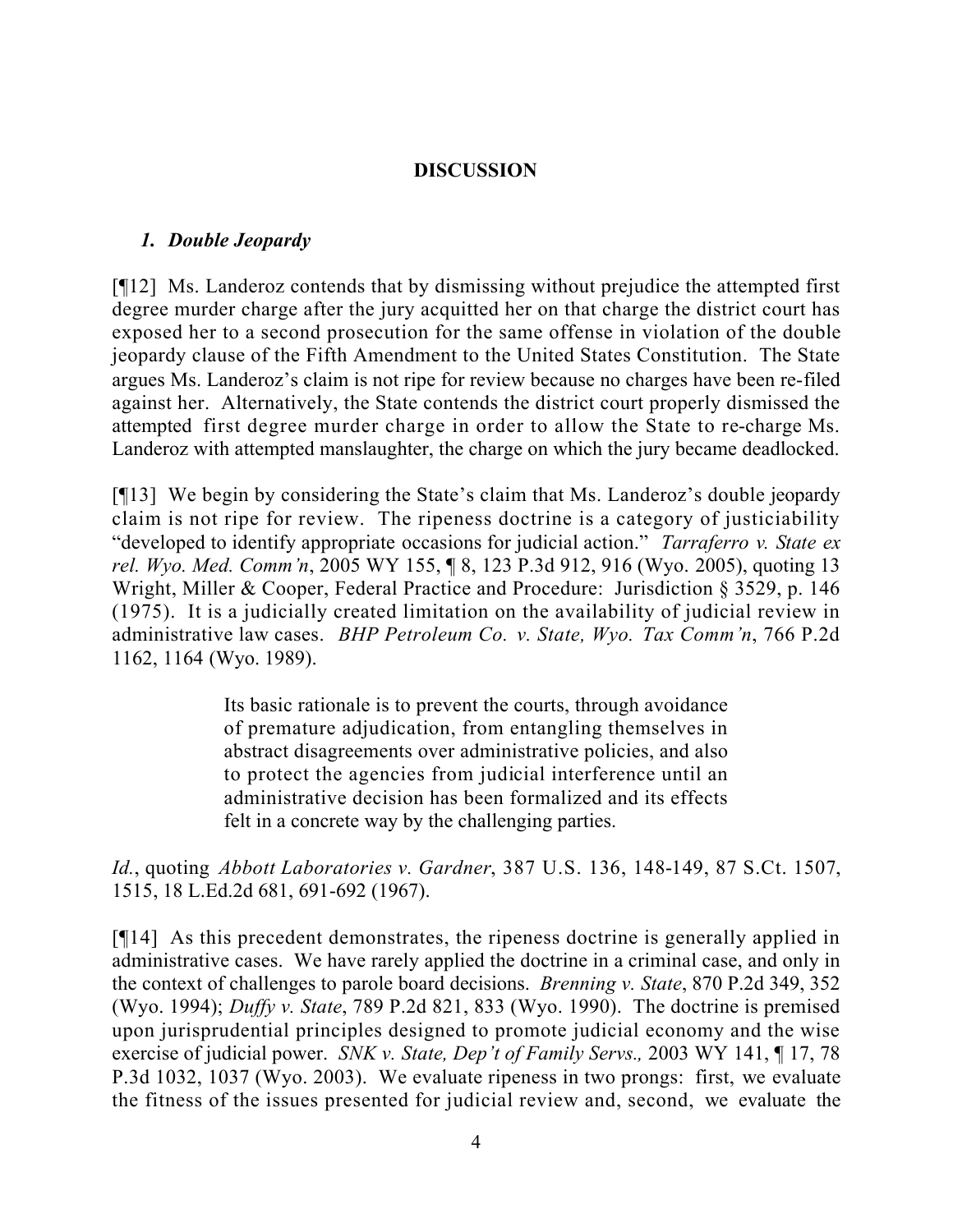hardship to the parties if judicial review is denied. *State ex rel. Arnold v. Ommen*, 2009 WY 24, 129, 201 P.3d 1127, 1135 (Wyo. 2009).

[¶15] In the present case, the State seeks to have us apply the doctrine to preclude consideration of Ms. Landeroz's claim that, in ordering the attempted first degree murder charge to be dismissed without prejudice, the district court has exposed her to reprosecution on the charge in violation of the double jeopardy clause. The State premises its argument on the fact that the alleged double jeopardy violation will occur only if it refiles the charge, which it has not done. In that sense, the State contends, the issue is not ripe for this Court's review.

[¶16] Were we to accept the State's invitation to resolve this issue through application of the ripeness doctrine, the issue of whether Ms. Landeroz may be re-prosecuted and, if so, for what offense would remain unanswered. We conclude that clarifying the issue before any further proceedings are commenced is a wise exercise of our judicial power likely to promote judicial economy.

[¶17] The Fifth Amendment to the United States Constitution and Article 1, § 11 of the Wyoming Constitution guarantee that a person will not be placed twice in jeopardy for the same criminal offense. Although the two provisions contain different language, we have said "they have the same meaning and are co-extensive in application." *Tucker v. State*, 2010 WY 162, ¶ 41, 245 P.3d 301, 311 (Wyo. 2010), quoting *Vigil v. State*, 563 P.2d 1344, 1350 (Wyo. 1977). Just as the federal courts have said in applying the federal provision, we have said the double jeopardy provisions of both Constitutions provide an accused three protections: 1) protection against a second prosecution for the same offense following an acquittal; 2) protection against a second prosecution for the same offense after a conviction; and 3) protection against multiple punishments for the same offense. *Vigil*, 563 P.2d at 1350, citing *North Carolina v. Pearce*, 395 U.S. 711, 717, 89 S.Ct. 2072, 23 L.Ed.2d 656 (1969). In this case, Ms. Landeroz asserts the dismissal of the attempted first degree murder charge without prejudice falls under the first category because it allows the State to prosecute her again for the same offense following her acquittal on that charge.

[¶18] The law is clear that when a defendant has been acquitted on a charge, the "[Double Jeopardy] Clause guarantees that the State shall not be permitted to make repeated attempts to convict him." *Schiro v. Farley*, 510 U.S. 222, 230, 114 S.Ct. 783, 127 L.Ed.2d 47 (1994), quoting *United States v. Wilson*, 420 U.S. 332, 339, 955 S.Ct. 1013, 43 L.Ed.2d 432 (1975). The State may not re-prosecute Ms. Landeroz for attempted first degree murder or attempted second degree murder. As to those charges, the district court's order of dismissal must be "with prejudice."

[¶19] The State requested and the district court properly gave instructions on attempted second degree murder and attempted manslaughter, the lesser included offenses of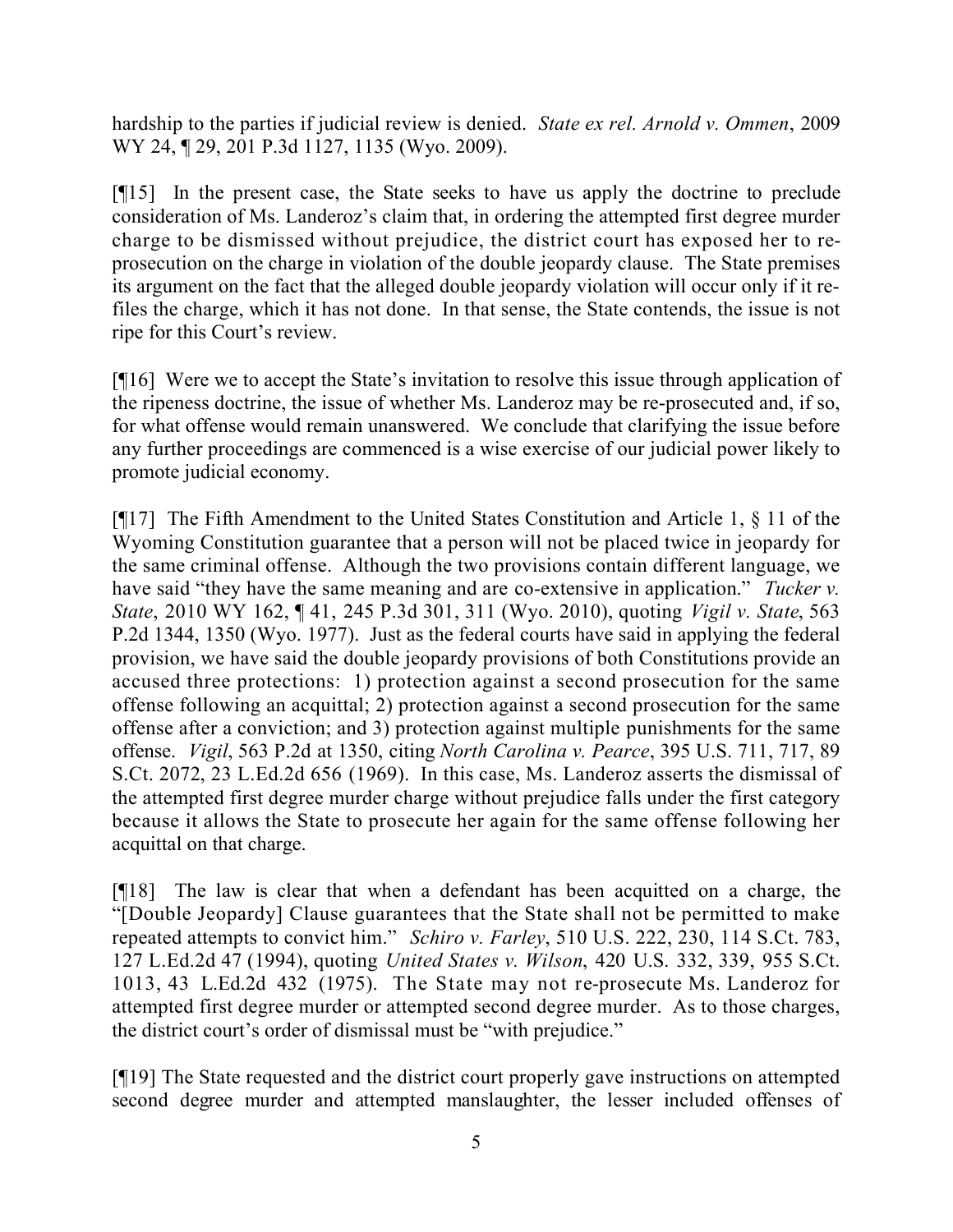attempted first degree murder. *State v. Selig*, 635 P.2d 786, 793 (Wyo. 1981), quoting *Brantley v. State*, 9 Wyo. 102, 61 P. 139, 139-140 (1900), "in charging an intent to commit murder in the first degree there is necessarily included a charge of intent to commit murder in the second degree and voluntary manslaughter." The jury was unable to reach a verdict on the manslaughter charge. The law is clear that a retrial following a deadlocked jury does not violate the Double Jeopardy Clause. *Richardson v. United States*, 468 U.S. 317, 324, 104 S.Ct. 3081, 3085, 82 L.Ed.2d 242 (1984).

> [Without] exception, the courts have held that the trial judge may discharge a genuinely deadlocked jury and require the defendant to submit to a second trial. This rule accords recognition to society's interest in giving the prosecution one complete opportunity to convict those who have violated its laws.

*Id*., quoting *Arizona v. Washington*, 434 U.S. 497, 509, 98 S.Ct. 824, 54 L.Ed.2d 717 (1978). The protection of the Double Jeopardy Clause by its terms applies only if there has been some event, such as an acquittal, which terminates the original jeopardy. *Richardson*, 468 U.S. at 325. The jury's failure to reach a verdict is not an event which terminates jeopardy. *Id*. Therefore, the State, if it chooses, may re-prosecute Ms. Landeroz on the attempted manslaughter charge. However, the district court's order of dismissal without prejudice refers to the attempted first degree murder charge and thereby creates some confusion. While we are confident the district court did not intend to suggest the State could re-charge Ms. Landeroz with attempted first degree murder, an order clarifying that the dismissal without prejudice does not apply to that charge, which must be dismissed with prejudice, is appropriate.

# *2. Due Process*

[¶20] In her second issue, Ms. Landeroz contends the State violated her right to due process when it failed to disclose prior to trial that Mr. Furman had made a proffer to and signed an agreement with the State in which he agreed to cooperate and it agreed to take his cooperation into account in reaching a settlement of the charges against him. The State responds that there was no due process denial because defense counsel received the evidence during trial and was able to use it to cross-examine Mr. Furman and explain its significance to the jury during closing argument.

[¶21] Addressing the issue of undisclosed evidence in *Lawson v. State*, 2010 WY 145, ¶ 20-22, 242 P.3d 993, 1000-1001 (Wyo. 2010) (some citations omitted), we said:

> "The right to a fair trial, guaranteed to state criminal defendants by the Due Process Clause of the Fourteenth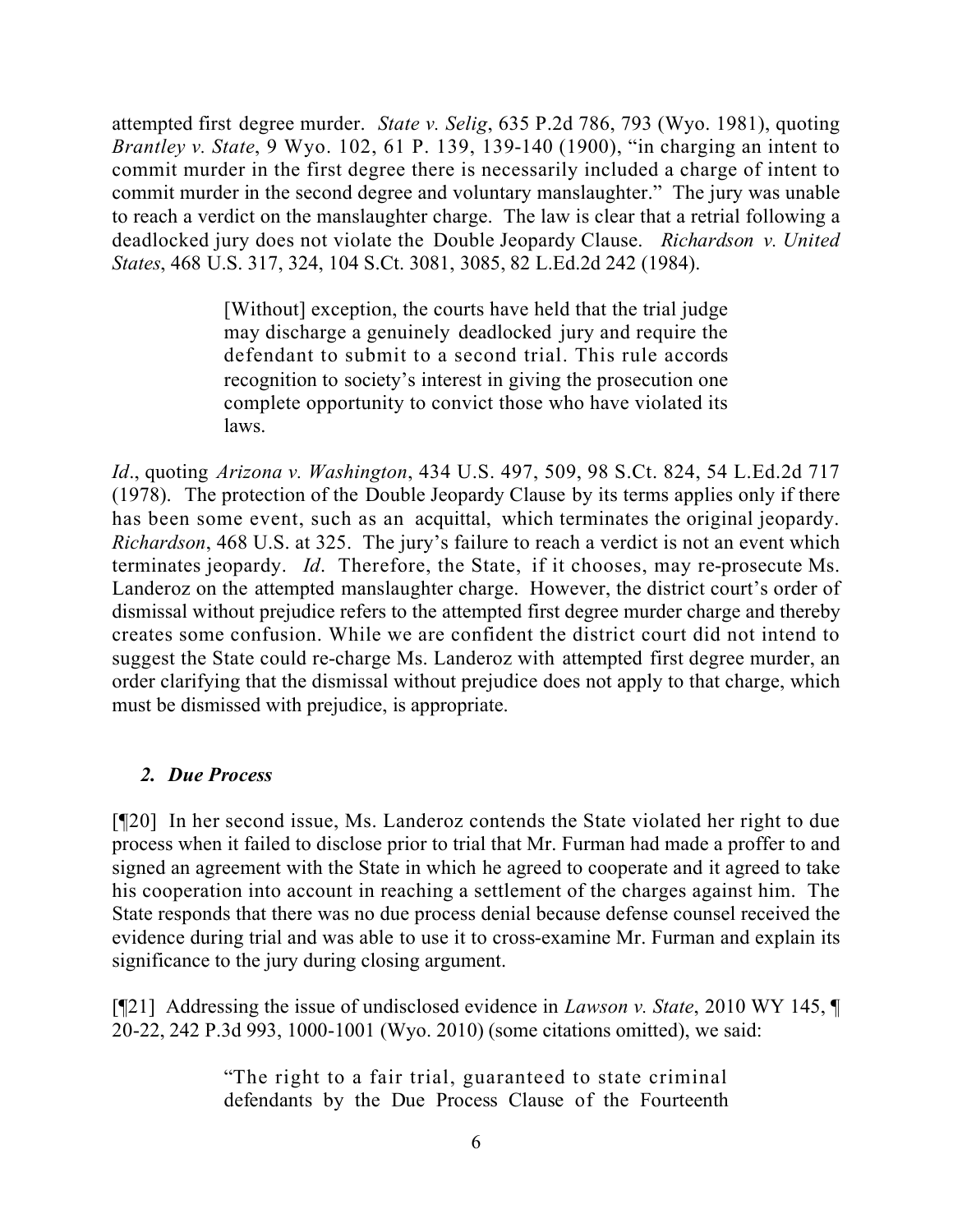Amendment, imposes on States certain duties consistent with their sovereign obligation to ensure 'that justice shall be done' in all criminal prosecutions." *Cone v. Bell*, 456 U.S. 449, 129 S. Ct. 1769, 1772, 173 L.Ed.2d 701 (2009), citing *United States v. Agurs*, 427 U.S. 97, 111, 96 S. Ct. 2392, 49 L.Ed.2d 342 (1976). The suppression by the prosecution of evidence favorable to a defendant and material to his guilt violates due process. *Hicks [v. State*, 2008 WY 83, ¶ 31, 187 P.3d 877, 883 (Wyo.2008)], citing *Brady v. Maryland*, 373 U.S. 83, 87, 83 S.Ct. 1194, 1196-97, 10 L.Ed.2d 215 (1963). This is true irrespective of whether the prosecution acted in good or bad faith in suppressing the evidence. *Chauncey v. State*, 2006 WY 18, ¶ 12, 127 P.3d 18, 21 (Wyo.2006), citing *United States v. Bagley*, 473 U.S. 667, 675, 105 S.Ct. 3375, 3380, 87 L.Ed.2d 481 (1985). The rule exists to "ensure that a miscarriage of justice does not occur." *Brady,* 373 U.S. at 87, 83 S.Ct. at 1196-97.

In order to establish a *Brady* violation, a defendant must demonstrate that the prosecution suppressed evidence, the evidence was favorable to the defendant, and the evidence was material. *Id*. Favorable evidence includes impeachment evidence. *Bagley*, 473 U.S. at 676, 105 S.Ct. at 3380; *Davis v. State*, 2002 WY 88, ¶ 18, 47 P.3d 981, 986 (Wyo.2002). . . . *Brady* does not "automatically require a new trial whenever a combing of the prosecutor's files after the trial discloses evidence possibly useful to the defense but not likely to have changed the verdict." *Giglio v. United States*, 405 U.S. 150, 154, 92 S.Ct. 763, 766, 31 L.Ed.2d 104 (1972). A finding that the undisclosed evidence is material is required. *Id*.

Evidence is material under *Brady* only when a reasonable probability exists that the result of the proceeding would have been different had the evidence been disclosed. *Bagley*, 473 U.S. at 682, 105 S.Ct. at 3383; *Thomas v. State*, 2006 WY 34, ¶ 15, 131 P.3d 348, 353 (Wyo.2006). A reasonable probability is a probability sufficient to undermine confidence in the outcome of the trial. *Id*. When the defense makes a specific request and the prosecution fails to respond fully, the reviewing court may consider directly any adverse effect the failure to respond might have had on the preparation or presentation of the defendant's case. *Bagley*, 473 U.S. at 683, 105 S.Ct. at 3384. "The reviewing court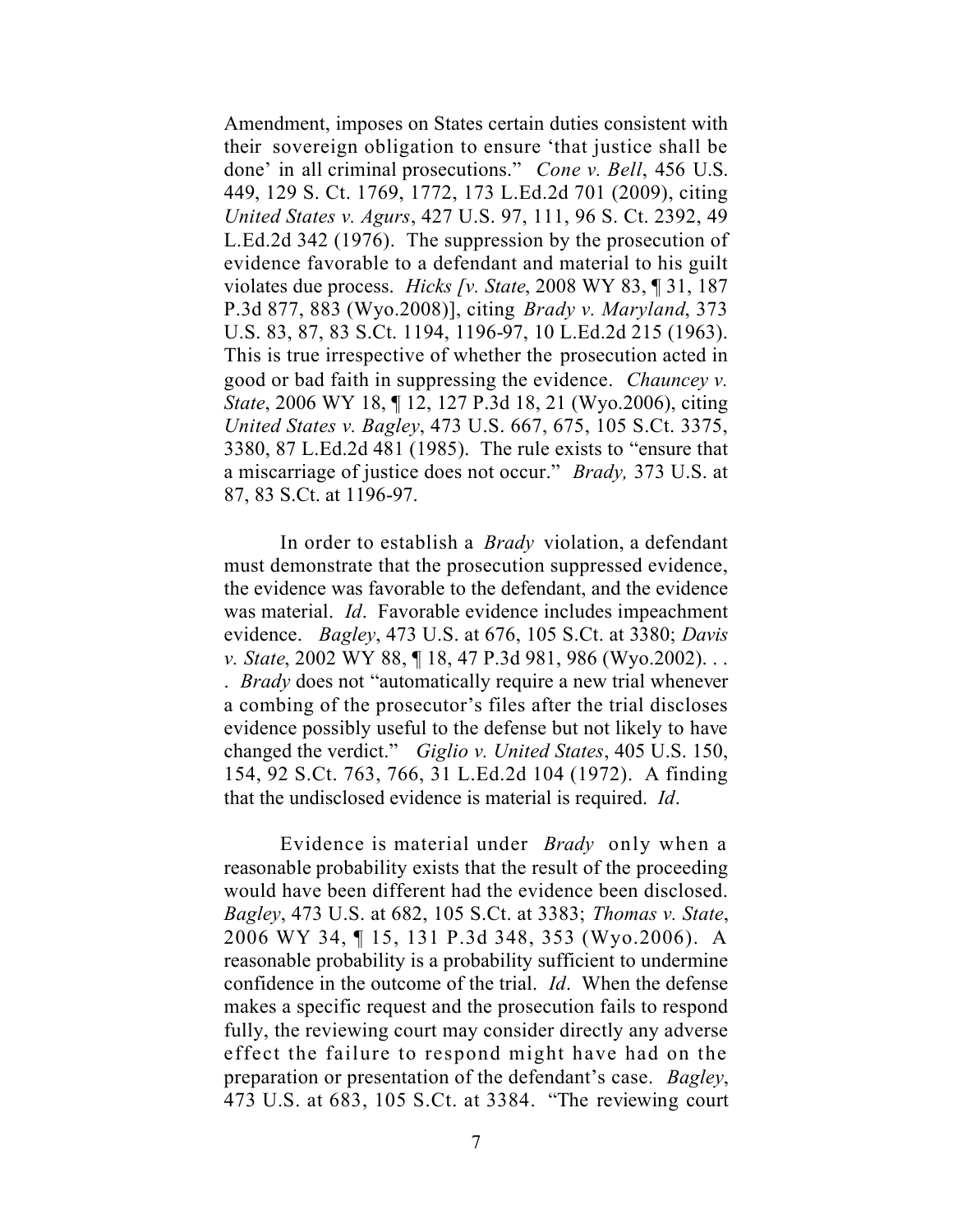should assess the possibility that such effect might have occurred in light of the totality of the circumstances and with an awareness of the difficulty of reconstructing in a post-trial proceeding the course that the defense and the trial would have taken had the defense not been misled by the prosecutor's incomplete response." *Id*. In judging materiality, the focus is on the cumulative effect of the withheld evidence, rather than on the impact of each piece of evidence in isolation.

[¶22] At trial in the present case, during the direct examination of Mr. Furman, the following exchange occurred:

> Q. [By the prosecutor] [Mr. Furman], you are charged in this case, correct?

A. That is correct.

Q. What is your deal with the county attorney's office?

A. I have no deal.

Q. Are you hoping to improve your situation by testifying here today?

A. I would hope to, yes, but –

Q. Certainly would hope to, wouldn't you?

A. Yes, I would.

[¶23] During cross-examination, Mr. Furman again testified that he had no deal with the State, but that he did have a discussion with the prosecutor concerning the possibility of improving his situation. He denied having received a letter concerning immunity from prosecution. Defense counsel asked to approach the bench and moved for a mistrial on the grounds that the prosecutor had not only withheld information but affirmatively acted to create a false impression that there were no assurances given to Mr. Furman in exchange for his testimony. During the ensuing discussion, the prosecutor stated that Mr. Furman had come in voluntarily within forty-eight hours after the shooting before he had legal representation and admitted to his involvement in the shooting. The prosecutor denied, however, that any "deal" was reached with Mr. Furman and implied that there was nothing in writing other than his own notes from meeting with Mr. Furman. The district court indicated that it could not grant the motion for mistrial solely on the basis of defense counsel's belief that there was an agreement; there must be evidence showing the existence of an agreement. However, the district court took the motion for mistrial under advisement over the noon recess.

[¶24] After the noon recess, defense counsel informed the court that he had just received a copy of a December 1, 2009, letter from the prosecuting attorney's office to Mr. Furman's attorney. The letter is on Sweetwater County & Prosecuting Attorney's Office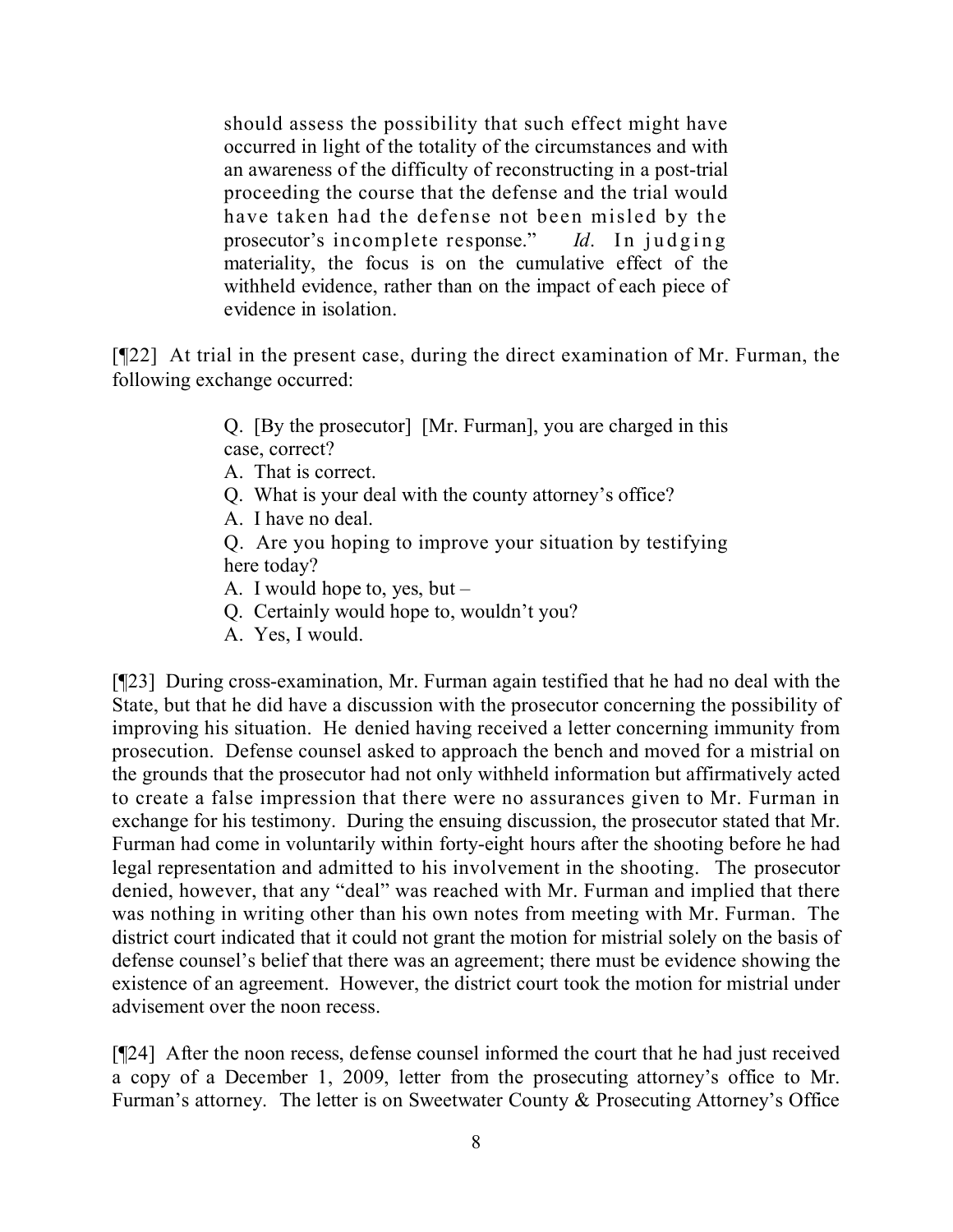letterhead and, although unsigned, the signature line states the name of the deputy county attorney who appeared at Ms. Landeroz's trial with the county attorney. The letter stated that Mr. Furman was interested in meeting with investigators for an "off the record" proffer and that the prosecuting attorney was interested in meeting with him and would consider any information Mr. Furman provided "in formulating a case disposition offer." The letter further stated the terms and conditions of the proffer, including that the State agreed to take into consideration the degree of Mr. Furman's cooperation and the nature and value of the information he provided in making any offer to settle the charges against him; the State would not make any plea offer unless it determined Mr. Furman had fully and truthfully disclosed all information in his possession concerning the shooting; and the State would not use the information Mr. Furman provided as a basis for filing new charges against him. The letter was signed by Mr. Furman and his attorney.

[¶25] Ms. Landeroz's counsel informed the court that he had not previously seen the letter and had no prior knowledge of its existence. He renewed his motion for a mistrial based on the prosecution's failure to disclose the letter in accordance with *Brady*. The district court denied the motion. Trial resumed and defense counsel continued his crossexamination of Mr. Furman aided by the letter which he had just received.

[¶26] On appeal, the State concedes that it had an interview and agreement with Mr. Furman. The State also concedes that it did not disclose the interview or the written agreement prior to trial but offers no explanation for why the letter was not disclosed. There is no question that the letter was impeachment evidence falling within *Brady*'s disclosure requirements and the State was required to disclose it. However, we have consistently held:

> The delayed disclosure of *Brady* materials is not always grounds for reversal. *Whitney*, 2004 WY 118, ¶ 58, 99 P.3d at 476. As long as disclosure is made before it is too late for the defendant to make use of the evidence, due process is satisfied. *Id. Brady* is not violated when the material is available to the defendant during trial. *Id*. The essence of *Brady* is the discovery of information after the trial, which was known to the prosecution but unknown to the defense during the trial. *United States v. Agurs*, 427 U.S. 97, 103, 96 S.Ct. 2392, 49 L.Ed.2d 342 (1976). Thus, where exculpatory evidence is discovered during the trial and defense counsel has the opportunity to use it in crossexamination, closing argument, or other parts of the defense case, courts generally do not find a due process violation.

*Thomas v. State*, 2006 WY 34, ¶ 16, 131 P.3d 348, 353 (Wyo. 2006) (citations omitted).